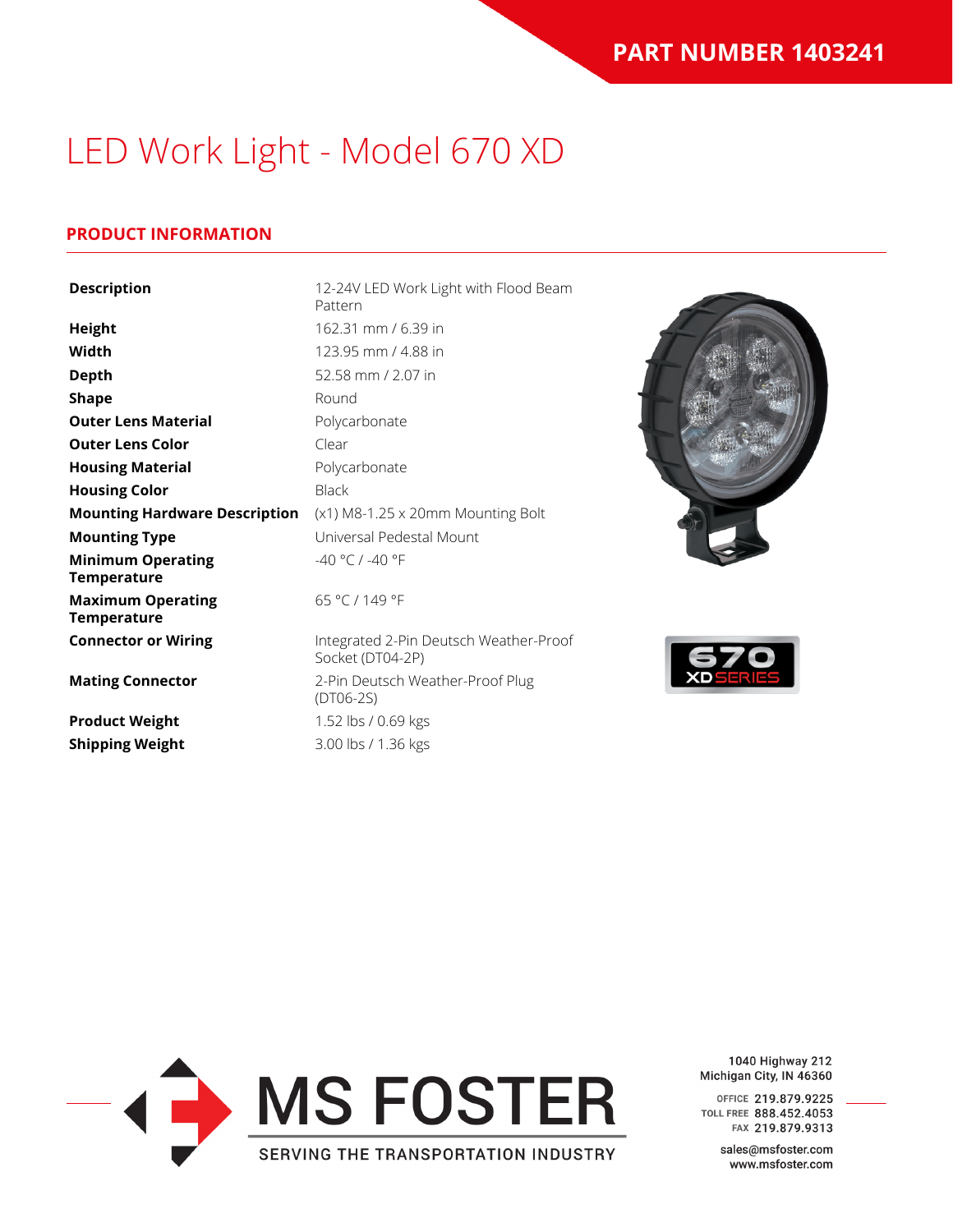# **PRODUCT DIMENSIONS**



### **ELECTRICAL SPECIFICATIONS**

| <b>Input Voltage</b>              | 12-24V DC                      |
|-----------------------------------|--------------------------------|
| <b>Operating Voltage</b>          | 10-30V DC                      |
| <b>Transient Spike Protection</b> | 330V Peak @ 1 HZ-100 Pulses    |
| <b>Red Wire</b>                   | Positive                       |
| <b>Black Wire</b>                 | <b>Negative</b>                |
| <b>Current Draw</b>               | 1.3A @ 12V DC<br>0.6A @ 24V DC |



1040 Highway 212 Michigan City, IN 46360

OFFICE 219.879.9225 TOLL FREE 888.452.4053 FAX 219.879.9313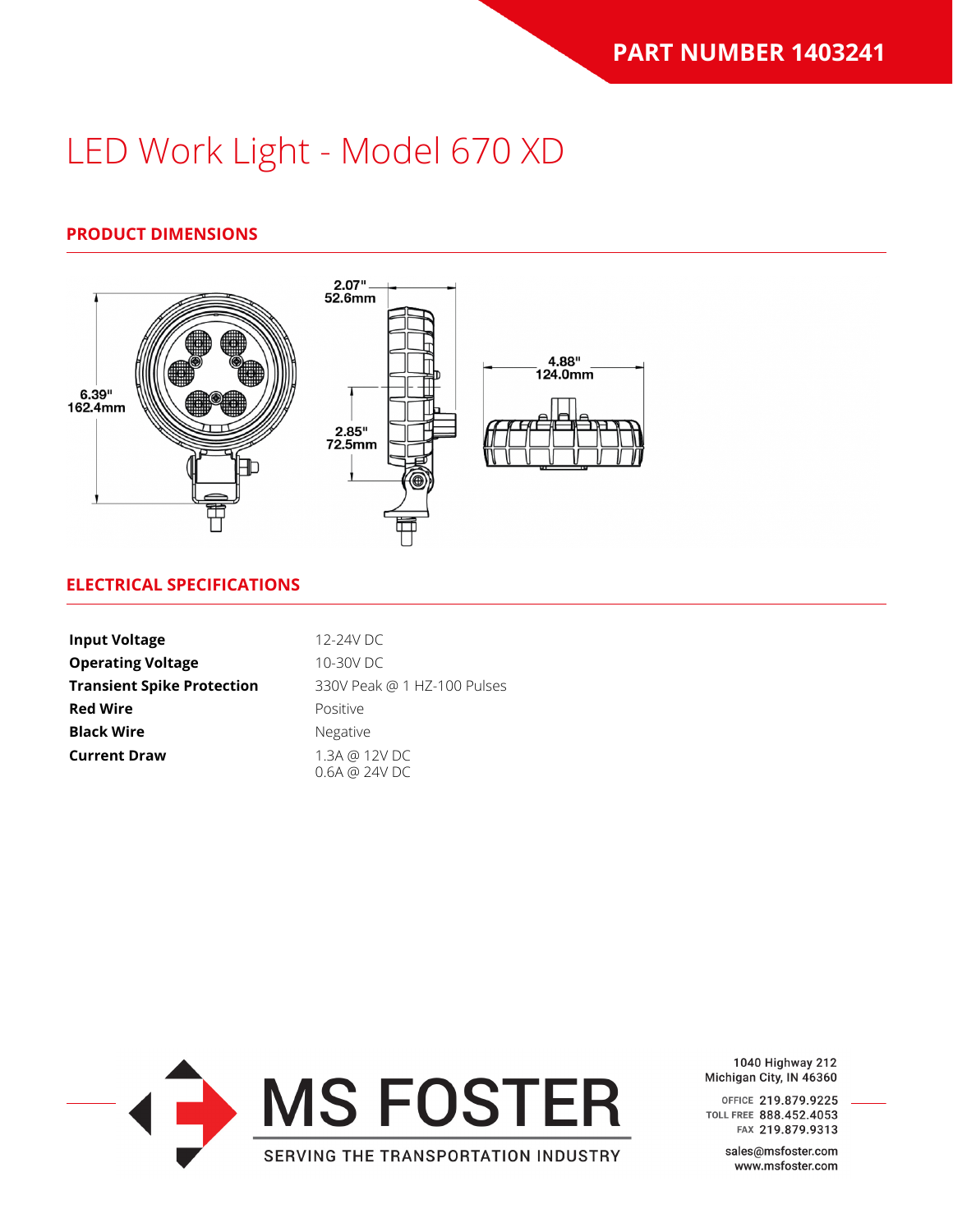# **REGULATORY STANDARDS COMPLIANCE**



Buy America Standards CISPR 12 CISPR 22 Eco Friendly IEC IP69K SAE J1113-13 Tested to ECE Reg. 10 (Radiated Emissions only)

UL Recognized

### **PHOTOMETRIC SPECIFICATIONS**



### **APPLICATIONS**



SERVING THE TRANSPORTATION INDUSTRY



**MS FOSTER** 

 $25m$ 

50<sub>m</sub>

 $75<sub>m</sub>$ 

1040 Highway 212 Michigan City, IN 46360

OFFICE 219.879.9225 TOLL FREE 888.452.4053 FAX 219.879.9313